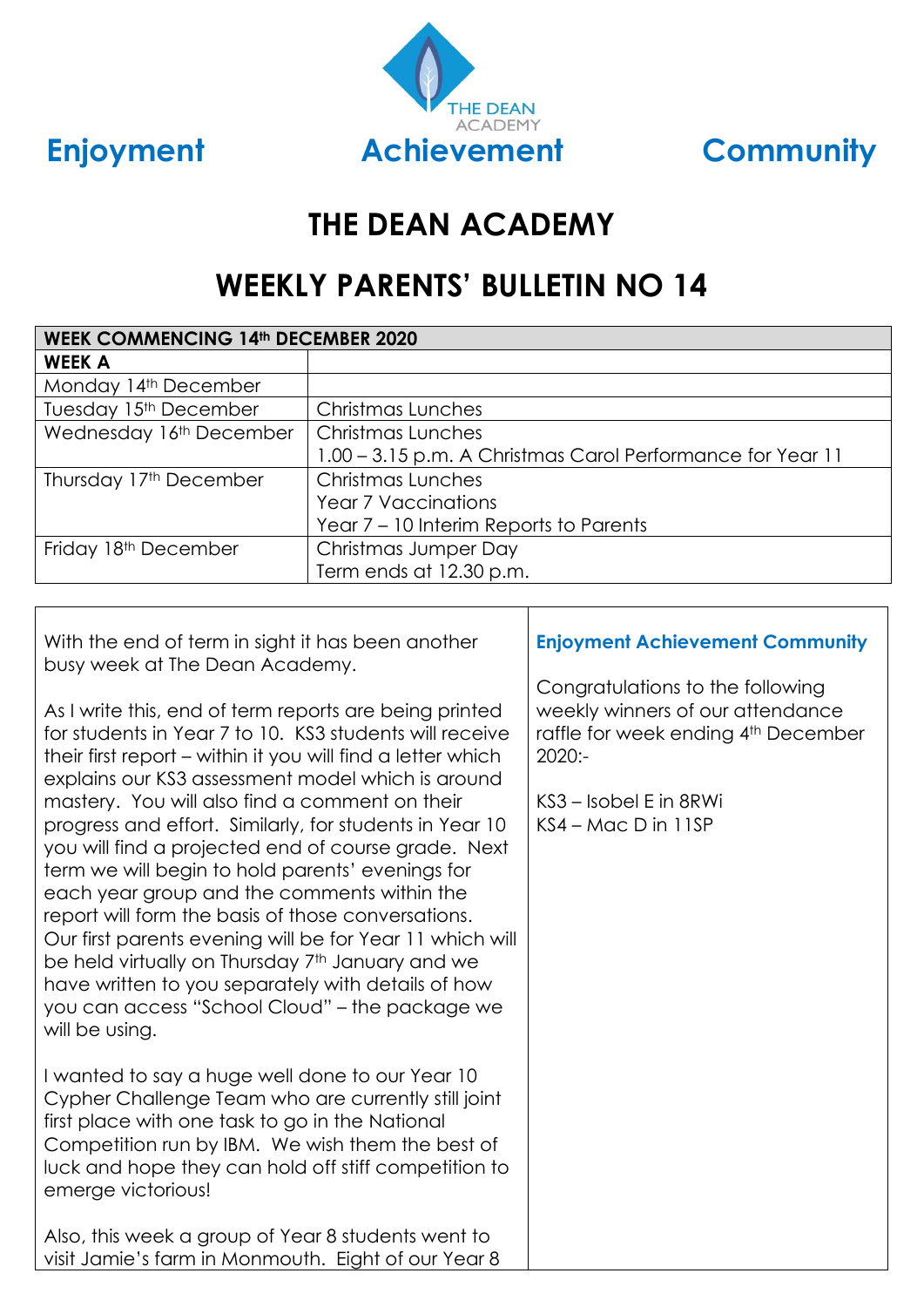students went from Monday to Friday this week and took part in activities like splitting logs, mucking out, catching chickens, and feeding pigs! See the photo of a naughty goose that needed to have a timeout. Krystal in Year 8 said the best bit was feeding the pigs when she, "dropped the food on the ground and they gobbled it up!" We think they might need a rest after a hard week of work! A second group of Year 10s will visit in January to learn skills to support learning at school. Finally, a reminder – I wrote to you earlier this week to explain that we will still end term on Friday 18th December at 12.30. Students who have opted in will have a Christmas lunch next week and can wear a Christmas jumper (with normal shoes, trousers, tie, and shirt etc) on Friday too.

### **Cooking Lessons**

Whilst your child is doing Cooking at school please check Class Charts each week. Everything you need to know will be on there including what they are cooking.

## **SCHOOL BUS INFORMATION**

Students should carry their bus passes at all times and the passes are valid for the whole year. If a pass is lost or damaged a replacement pass will cost £5.00 obtainable from Shire Hall, Gloucester only.

If you need to obtain a replacement bus pass for your child, please visit: [www.gloucestershire.gov.uk/applyforabuspass](http://www.gloucestershire.gov.uk/applyforabuspass) to pay for your pass online. Replacement passes can no longer be ordered and paid for by telephone. If you need to enquire about the spare seat scheme, please visit: [www.gloucestershire.gov.uk/spareseat](http://www.gloucestershire.gov.uk/spareseat)

If you are enquiring about your existing spare seat application and you have received an email receipt from Shire Hall, this means applications are currently being processed and you will be contacted by email in due course with the outcome.